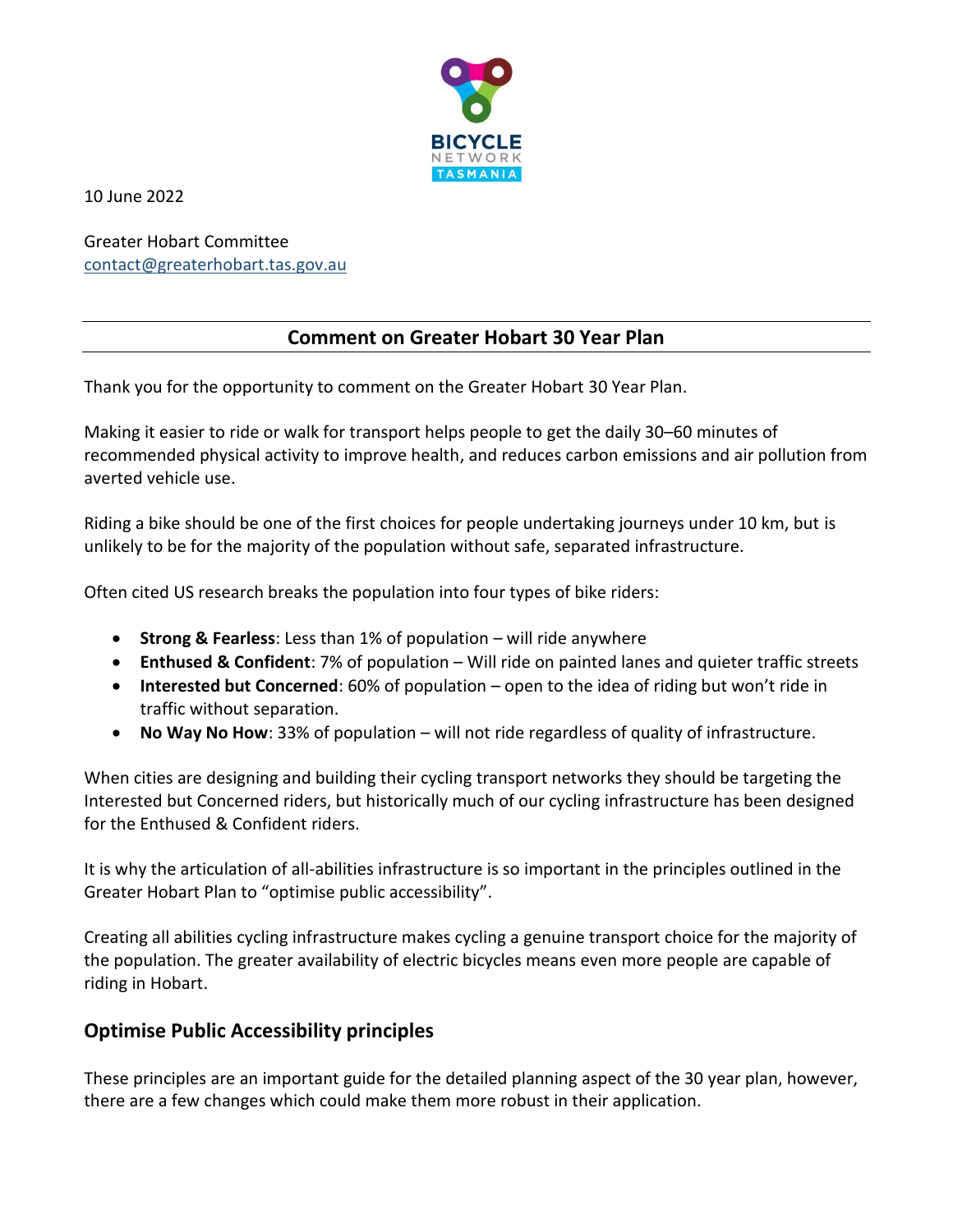#### **8.1 Active transport to be promoted as the most healthy, sustainable and easiest mode of local travel throughout Greater Hobart.**

This is an important change as people from countries where cycling is very popular, such as The Netherlands or Denmark, often say they choose to ride because it's the quickest and easiest way to get around, not because they are particularly interested in their health or pollution outputs. Making active transport easier than car travel will help some people shift travel modes.

## **8.3 Activity hubs are to be walkable and rideable to enable greater personal convenience and to benefit local businesses.**

While walkability is a generic term that can incorporate cycling and scooting, it is not obvious, which is why it's important to be explicit about wanting to make an area rideable. Areas can be made walkable but then there's no space for people to ride or scoot at a faster pace, other than to be mixing with faster vehicle traffic. Ideally, our activity hubs will separate the different road users by speed to reduce conflict, so footpaths for people travelling at 3-5 km/h, cycleways for people travelling 15-25 km/h, and traffic lanes for faster speeds.

## **8.4 Transport routes and walking/cycling paths are to be upgraded and well maintained to ensure public safety and amenity and to provide all-abilities access.**

No changes are suggested for this principle but it's important that "all-abilities access" and what that looks like for cycling infrastructure is spelled out to state and local government employees and contractors. Apart from off-road paths, many people in Tasmania are not used to seeing on-road allabilities treatments so these need to be clearly described and guidance provided.

# **8.6 Promote the availability and benefits of active and public transport.**

This is a really important aspect of helping people choose other transport modes. Active and public transport are up against mega-million dollar campaigns from car companies promoting that mode so they do need their own promotional pushes. As well as general marketing, this can also include behaviour change programs that help young people and adults learn to ride a bike, do basic bike maintenance, know what bike and gear to choose to make riding easier for transport, and have secure, convenient bike parking at their destinations.

#### **8.9 Sufficient car parking is to be provided within the vicinity of activity hubs, but parking availability should consider the accessibility of active and public transport options.**

While the underlying sentiment of this principle is fine, it is not directive enough to achieve the change we need. The problem we've had in trying to get safer, separated cycling routes in place is that onstreet parking is given priority over other road uses, namely the safety and comfort of people choosing to ride, scoot, walk or catch public transport. This means cyclists are put in the way of being hit by car doors, waiting bus passengers don't have sufficient space or shelter, and people walking have to